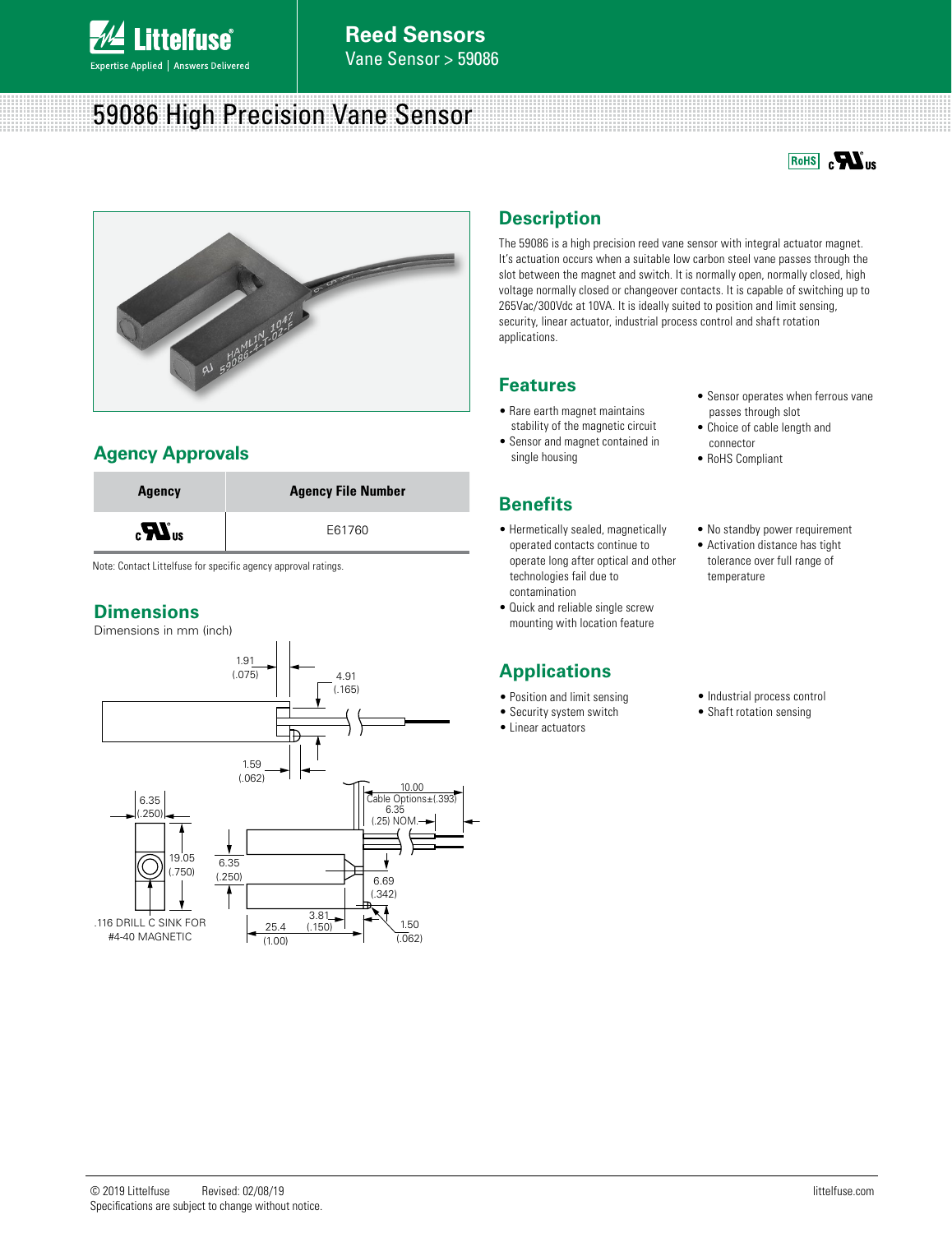

# 59086 High Precision Vane Sensor

## **Electrical Ratings**

| <b>Contact Type</b>         |                                                  |                                        | <b>Normally</b><br>Open | Change<br>Over         | <b>Normally</b><br><b>Closed</b> | <b>Normally</b><br>Closed H.V. |
|-----------------------------|--------------------------------------------------|----------------------------------------|-------------------------|------------------------|----------------------------------|--------------------------------|
| Switch Type                 |                                                  |                                        |                         | 3                      | 4                                | 5                              |
| Contact Rating <sup>1</sup> |                                                  | VA/Watt - max.                         | 5                       | 5                      | 10                               | 10                             |
| Voltage <sup>4</sup>        | Switching <sup>2</sup><br>Breakdown <sup>3</sup> | Vdc - max.<br>Vac - max.<br>Vdc - min. | 175<br>120<br>200       | 175<br>120<br>200      | 200<br>140<br>250                | 300<br>265<br>400              |
| Current <sup>4</sup>        | Switching <sup>2</sup><br>Carry                  | Adc - max.<br>Aac - max.<br>Adc - max. | 0.25<br>0.18<br>1.5     | 0.25<br>0.18<br>1.5    | 0.5<br>0.35<br>1.2               | 0.4<br>0.30<br>1.4             |
| Resistance <sup>5</sup>     | Contact, Initial<br>Insulation                   | $\Omega$ - max.<br>$\Omega$ - min.     | 0.2<br>10 <sup>9</sup>  | 0.2<br>10 <sup>9</sup> | 0.2<br>$10^{10}$                 | 0.2<br>$10^{10}$               |
| Capacitance                 | Contact                                          | $pF - typ.$                            | 0.3                     | 0.3                    | 0.3                              | 0.2                            |
| Temperature                 | Operating                                        | °C                                     | $-40$ to $+105$         | $-40$ to $+105$        | $-40$ to $+105$                  | $-20$ to $+105$                |

#### **Product Characteristics**

| Operate Time <sup>6</sup> |             | ms - max.  | 3.0 | 3.0 | 1.0 | 1.0 |
|---------------------------|-------------|------------|-----|-----|-----|-----|
| Release Time <sup>6</sup> |             | ms - max.  | 3.0 | 3.0 | 1.0 | 1.0 |
| Shock <sup>7</sup>        | 11ms ½ sine | G - max.   | 50  | 50  | 100 | 100 |
| Vibration $7$             | 50-2000 Hz  | $G$ - max. | 30  | 30  | 30  | 30  |

Notes:

1. Contact rating - Product of the switching voltage and current should never exceed the wattage rating. Contact Littelfuse for additional load/life information.

2. When switching inductive and/or capacitive loads, the effects of transient voltages and/or currents should be considered. Refer to Application Notes AN108A and AN107 for details. 3. Breakdown Voltage - per MIL-STD-202, Method 301.

4. Electrical Load Life Expectancy - Contact Littelfuse with voltage, current values along with type of load.

5. This resistance value is for 11.81mm wire length. Resistance changes when wire lengthens.

6. Operate (including bounce)/Release Time - per EIA/NARM RS-421-A, diode suppressed coil (Coil II).

7. Shock and Vibration - per EIA/NARM RS-421-A and MIL-STD-202.

8. For custom modifications to the wire length or size, or adding a special connector, please contact Littelfuse.

## **Activation**

| <b>Select Option</b> |                                   |                                                    |                                                       |  |
|----------------------|-----------------------------------|----------------------------------------------------|-------------------------------------------------------|--|
| <b>Switch Type</b>   |                                   | <b>Activation Distance</b><br>mm (inch)<br>Average | <b>De-Activation Distance</b><br>mm (inch)<br>Average |  |
| 1                    | Normally Open                     | $-25(-010)$                                        | 2.3(.090)                                             |  |
| 3                    | Change Over                       | .13(005)                                           | 2.5(0.100)                                            |  |
| $\overline{4}$       | Normally Closed                   | $-1.8$ ( $-070$ )                                  | .13(.005)                                             |  |
| 5                    | High Voltage<br>(Normally Closed) | $-1.8$ ( $-070$ )                                  | .13(005)                                              |  |

| <b>Schematics</b>      | <b>Switch Type</b> |
|------------------------|--------------------|
| Black<br>Black         |                    |
| Black<br>Blue<br>White | 3                  |
| Black<br>Black         | 4 and 5            |